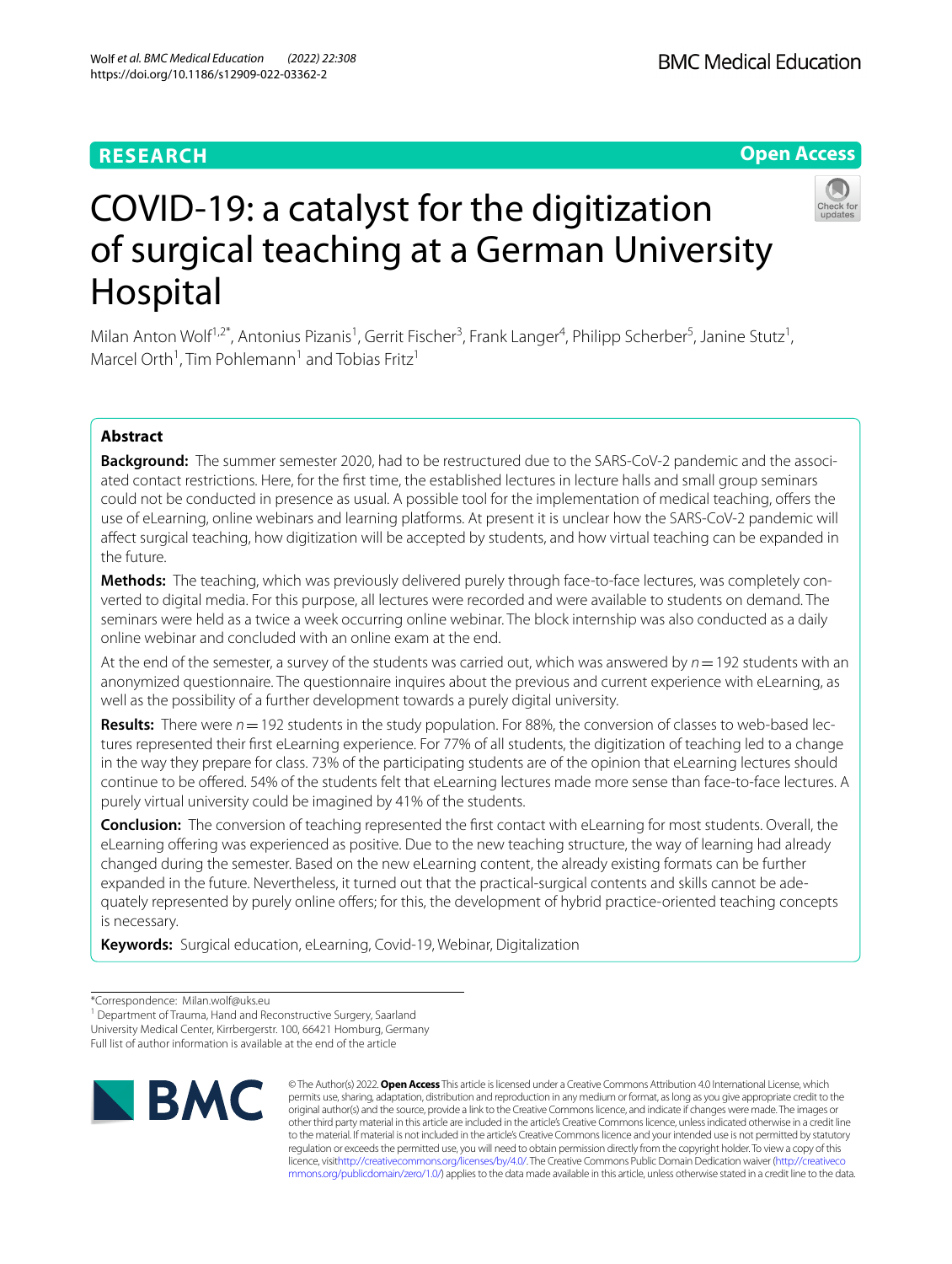## **Introduction**

The year 2020 was substantially shaped by the effects of the viral pandemic and presented the world population with serious challenges in a variety of different ways. The efect of infection with the Sars-Cov-2 virus can lead to the disease Covid-19, which can have a severe and often fatal course, especially in pre-diseased and elderly patients [[1–](#page-5-0)[4\]](#page-5-1). Even with vaccines now available, as the risk from mutation of the pathogens increases, the most efective therapeutic measure to contain the virus is to reduce contact and adhere physical distance [[5–](#page-5-2)[7](#page-6-0)].

Especially with the current high demand for trained medical professionals, an adapted continuation of education is crucial. In most universities, students used to physically gather in small groups to discuss diseasespecifc problems and in lecture halls to gain practical and theoretical knowledge. Activities that are currently inconceivable and should be avoided at all costs for the protection of both trainees and society.

For years, there have been many ways of bypassing personal contact and imparting knowledge across wider distance, but in recent years these have only been used to a limited extent and mostly only additively at the majority of medical faculties. The pandemic has accelerated the use of these options  $[8]$  $[8]$ . Digital teaching offers are very suitable for continuing lectures virtually, as virtual lectures still allow a certain degree of interaction between the teacher and the students  $[9-11]$  $[9-11]$ .

In addition to classical lectures, practical seminars in which practical knowledge such as physical examination techniques, anamnesis interviews and other hard skills are taught are an integral part of medical training. These courses were also not feasible in the usual way in 2020 and had to be replaced by a digital equivalent, which presented a particular hurdle for primarily practical subjects such as surgery.

To date, not all areas of application have been researched to determine which of the existing digital teaching concepts can be implemented as quickly, cost-efectively and comprehensively as possible and still provide a high didactic value. This study seeks to address the following questions: 1) can surgical teaching be converted to a digital teaching experience through the available teaching formats within the pandemic? 2) Is the transition being embraced by students? 3) Which methods should be adapted or supplemented despite the pandemic?

# **Material and methods**

### **Study setting**

In the context of this study, the main surgical lecture and the associated practical seminar as well as the block internship as an in-depth clinical part of surgical teaching—subdivided into the specialties of trauma surgery, general surgery, cardiothoracic surgery, neurosurgery and oral and maxillofacial surgery—were transferred from traditional teaching to a digital form at Saarland University Medical Center. The courses took place in the 3rd and 4th teaching years (7th and 8th semesters) and are mandatory for graduation and therefore cannot be suspended. Therefore, all face-to-face courses have been converted into a digital course.

The main lecture which is supposed to teach pathophysiological basics takes place over one semester with 5 teaching hours per week. The practical seminar, in which the frst practical skills are learned, and specifc clinical syndromes are dealt with in depth, takes place in the same semester with 4 teaching hours per week. The block internship, in which clinical examinations and advanced surgical skills are to be learned, takes place in the 8th semester over 2 weeks/ 80 h. Prior to the COVID-19 pandemic, all courses were face-to-face with no e-learning.

#### **Study design**

At the end of the semester, this longitudinal study involved data collection from all participating students in the form of a digital questionnaire. Qualitative and quantitative questions were asked and analyzed as part of the questionnaire.

Participation in the study/questionnaire was anonymous and voluntary. Prior to the study, all participating students provided informed consent to the study. The study was performed in agreement with the responsible ethics committee (ID number of the Ethics Committee of the Saarland Medical Association: 221/21.").

# **Data collection**

At the end of the summer semester 2020, a digital questionnaire was sent to all students. Skipping and thus not answering individual questions was allowed. The response options of the questionnaire items represent 6 Likert-type scales. Some aspects and the baseline characteristics were addressed by polar questions. The questionnaire asked 20 questions about diferent aspects of digital teaching:

- 1. Baseline characteristics (3 questions).
- 2. Surgical skills and surgical career (2 questions)
- 3. Structure and requirement of eLearning (5 questions)
- 4. eLearning as a new medium (3 questions)
- 5. Media used (3 questions)
- 6. eLearning in the future (3 questions)
- 7. Quality of teaching (1 question)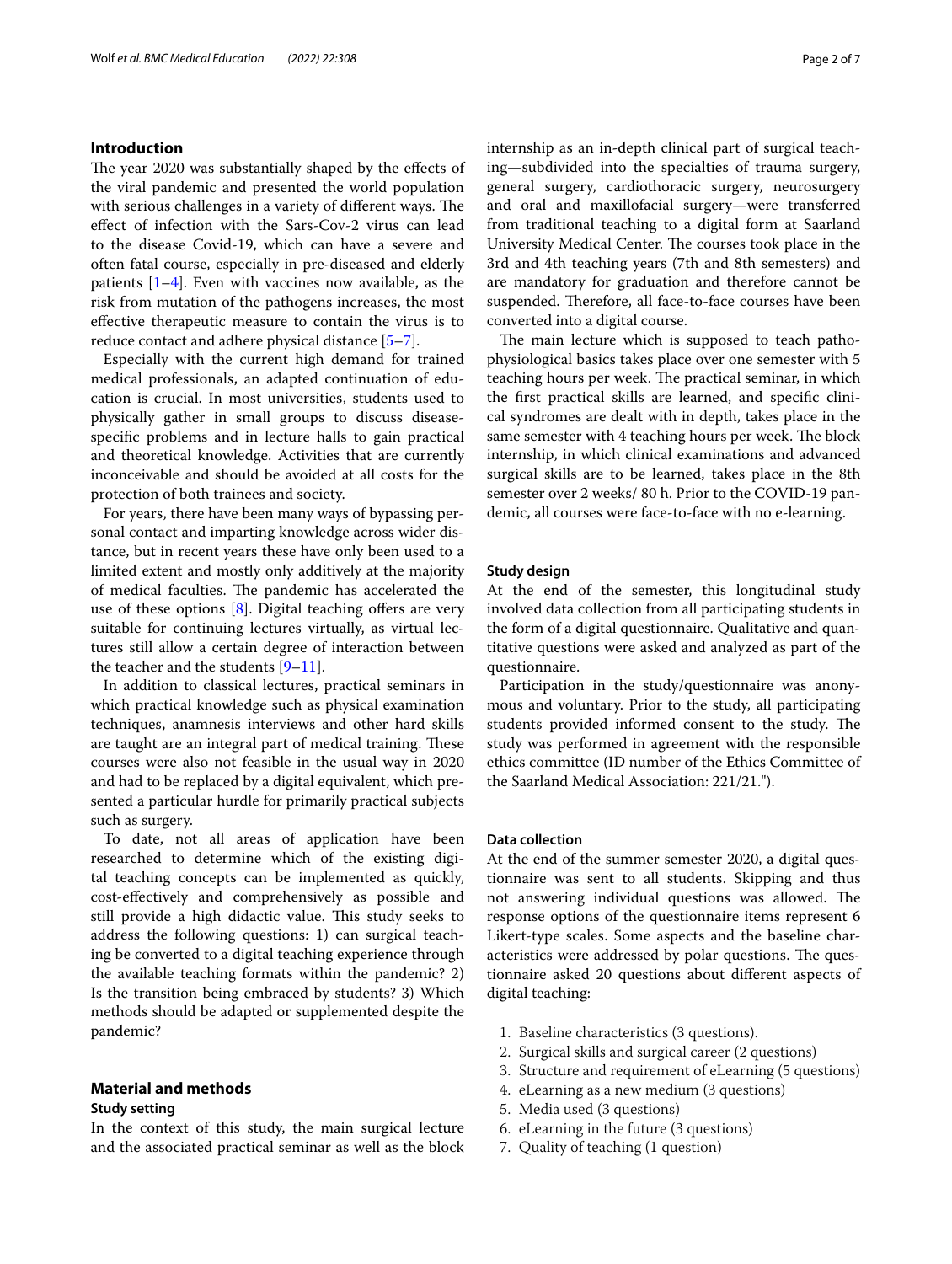At the end of the study, an abductive analysis of the results was carried out.

#### **Digitalization of surgical teaching**

The main lecture was traditionally held as a class in a large lecture hall for all students of the semester at the same time. The lecture was led by an experienced lecturer (department chair or appropriate representative). The practical seminar was conducted in medium-sized groups (about 20. students) on patients (divided into 4 patients) and seminar rooms. The block practical was conducted in small groups (8 students) directly on the patient.

To allow all students to participate in the digital teaching, all students were granted access to the required software via the student email address, which is assigned at the beginning of their study.

Due to the Covid-19 pandemic, the main lecture was converted to a purely digital lecture. The lecture was prerecorded by the teacher in advance. The usual lecture slides were used and explained by the lecturer's comments. The corresponding lecture could be accessed by the students via the teaching platform Moodle, paused and repeated as often as desired. The lectures could thus be used largely unchanged.

The practical seminar and block internship were held as webinars instead of face-to-face small group classes. The Microsoft Teams TM communication software was used for this purpose. The character of the small group instruction was preserved, and the number of participants was not changed. The subject matter was presented in an interactive lecture. The possibility to ask questions and to promote a discussion in the form of problem-oriented learning (POL) was actively encouraged. The physical examination techniques were described in detail by the lecturers with special attention to all movement steps and possible sources of error. The small group teaching was designed bidirectionally. Regular question rounds and clarifcation of the examination techniques on clinical examples ensured individual knowledge transfer. At the end of the webinar there was always an open question round, which gave the opportunity to clarify open and unclear issues.

The statistical analyses were performed with GraphPad Prism 9.

# **Results**

# **Baseline characteristics**

258 students participated in the corresponding student courses. A total of 192 students completed the questionnaire (75.89% response rate). Among the total 192 included students, 109 (56.8%) were in the main lecture and practical seminar (7th semester) and 83 (43.23%) were in the block practical (8th semester). Among them, a total of 133 were female (69.27%), 57 were male 29.69%) and 2 were nonbinary  $(1.04%)$ . The majority of students were between 18 and 25 years old (138 students, 71.88%). 38 students were between 26 and 30 years old (19.8%) and 16 were over 30 years old (8.3%) (Table [1\)](#page-2-0).

## **Surgical skills and surgical career**

Among the students, 36.46% wanted to pursue an operative specialty as a career goal. Of those, 27 (14.1%) wanted to target a cross-sectional surgical specialty (e.g. urology and gynecology). 20 (10.4%) were interested in trauma surgery and orthopedics. 5 (2.6%) each for the subject's pediatric surgery and neurosurgery. 4 (2.1%) students wanted to practice cardiothoracic surgery. The majority of students (81 students, 42.2%) plan to continue their residency training outside of surgery in the future. 41 students (21.4%) are still undecided about their future profession (Fig. [1\)](#page-3-0).

On average (52.6%), students rate their manual ability as good (grade 2). 14.58% even rate this as very good (grade 2). 25% feel their manual ability is satisfactory  $(grade 3)$ . 7.81% think their craft skills are sufficient to insufficient (grade  $4-6$ ) (Fig. [1](#page-3-0)). Here it can be observed that the intended specialty had no relevant efect on the self-assessment ( $p=0.2$ ). Thus, surgically interested students did not rate their manual skills better than the nonsurgically interested students.

## **Structure and expectation of the eLearning**

Through the eLearning events, 94 students had wished to learn more about the subject of surgery and 85 students had hoped to develop their practical skills. 12 students wanted the courses to facilitate their future career choice. 1 student did not answer the question.

Students rated clinical relevance an average of 4.26 out of a possible 6 points (4 students gave 1 out of 6 points, 10 students gave 2 out of 6 points, 31 students gave 3 out

<span id="page-2-0"></span>

| Table 1 Baseline characteristics. Data in percent of responses |  |
|----------------------------------------------------------------|--|
|----------------------------------------------------------------|--|

| Attended course (192 responses)               |        |
|-----------------------------------------------|--------|
| Main lecture/practical seminar (7th semester) | 56.77% |
| Block internship (8th semester)               | 43.23% |
| Gender of the participants (192 answers)      |        |
| Female                                        | 69.27% |
| Male                                          | 29.69% |
| Nonbinary                                     | 1.04%  |
| Age of the participants (192 answers)         |        |
| $18 - 25$ years                               | 71.88% |
| $26 - 30$ years                               | 19.79% |
| $> 30$ years                                  | 8.33%  |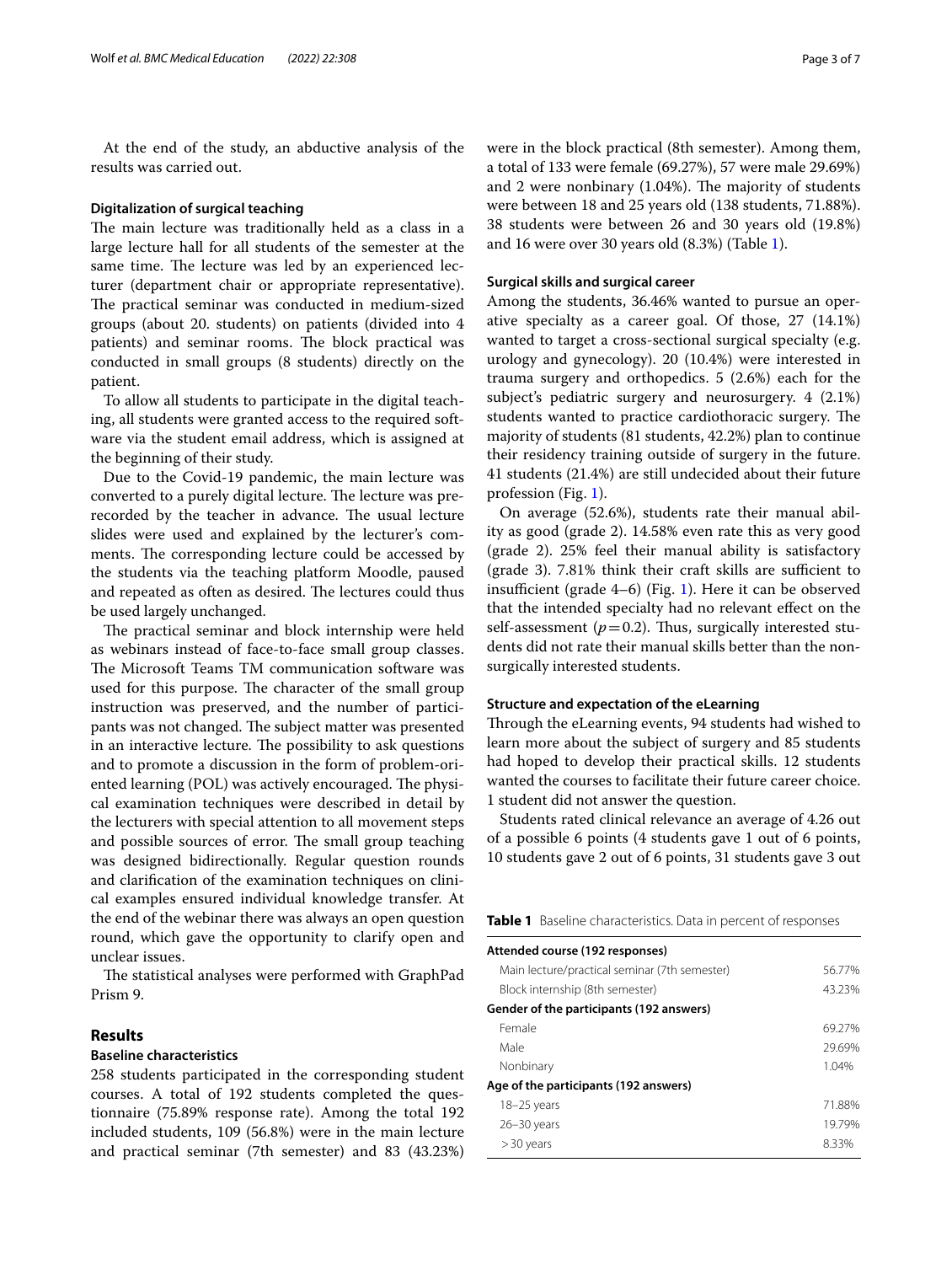

<span id="page-3-0"></span>of 6 points, 59 students gave 4 out of 6 points, 62 students gave 5 out of 6 points, 25 students gave 6 out of 6 points). 1 student did not answer the question.

The vast majority of students felt that the student requirement of the eLearning events was well-designed (144 students, 75.79%).

Students rated the structural design with an average of 3.49 out of a possible 6 points (25 students gave 1 out of 6 points, 22 students gave 2 out of 6 points, 37 students gave 3 out of 6 points, 56 students gave 4 out of 6 points, 36 students gave 5 out of 6 points, 12 students gave 6 out of 6 points). However, over half of all students feel that the structural design is too teacher dependent (55.32%).

# **Used software**

The course management system used, Moodle, was rated an average of 4.61 out of a possible 6 points (6 students gave 1 out of 6 points, 11 students gave 2 out of 6 points, 18 students gave 3 out of 6 points, 39 students gave 4 out of 6 points, 61 students gave 5 out of 6 points, 57 students gave 6 out of 6 points).

The chat and video conferencing program used, Microsoft Teams, was given an average rating of 4.92 out of a possible 6 points (5 students gave 1 out of 6 points, 4 students gave 2 out of 6 points, 17 students gave 3 out of 6 points, 26 students gave 4 out of 6 points, 36 students gave 5 out of 6 points, 77 students gave 6 out of 6 points).

The Digital Textbook and Exam Preparation Program Amboss [\(https://www.amboss.com\)](https://www.amboss.com) was considered useful and sufficient by 161 of 191 students (one abstention).

## **eLearning in the future**

73.68% of the participating students consider that eLearning lectures should continue to be ofered. 26.32% of the participating students are of the opinion that teaching should continue as usual (face-to-face lectures).

Whether an eLearning lecture is more useful than a face-to-face event, however, is the opinion of only 54.17% of the students. 45.83%, on contrast, fnd a faceto-face event to be more benefcial.

Even though the majority of students perceives eLearning a useful addition, a plurality of students (59.38%, 114 students) is against a purely virtual university (attendance with the help of an avatar). 40.63% of the surveyed are open to the idea of a virtual university.

Among students pursuing operational careers, 40.85% were open to a digital-only university. Among students who preferred a non-operational subject, the fgure was 46.34%.

Figure [2](#page-4-0) illustrates the responses of some of the questions.

# **Quality of teaching**

The teaching quality was rated on average 3.69 out of 6 possible points (19 students gave 1 out of 6 points, 19 students gave 2 out of 6 points, 36 students gave 3 out of 6 points, 57 students gave 4 out of 6 points, 50 students gave 5 out of 6 points, 11 students gave 6 out of 6 points).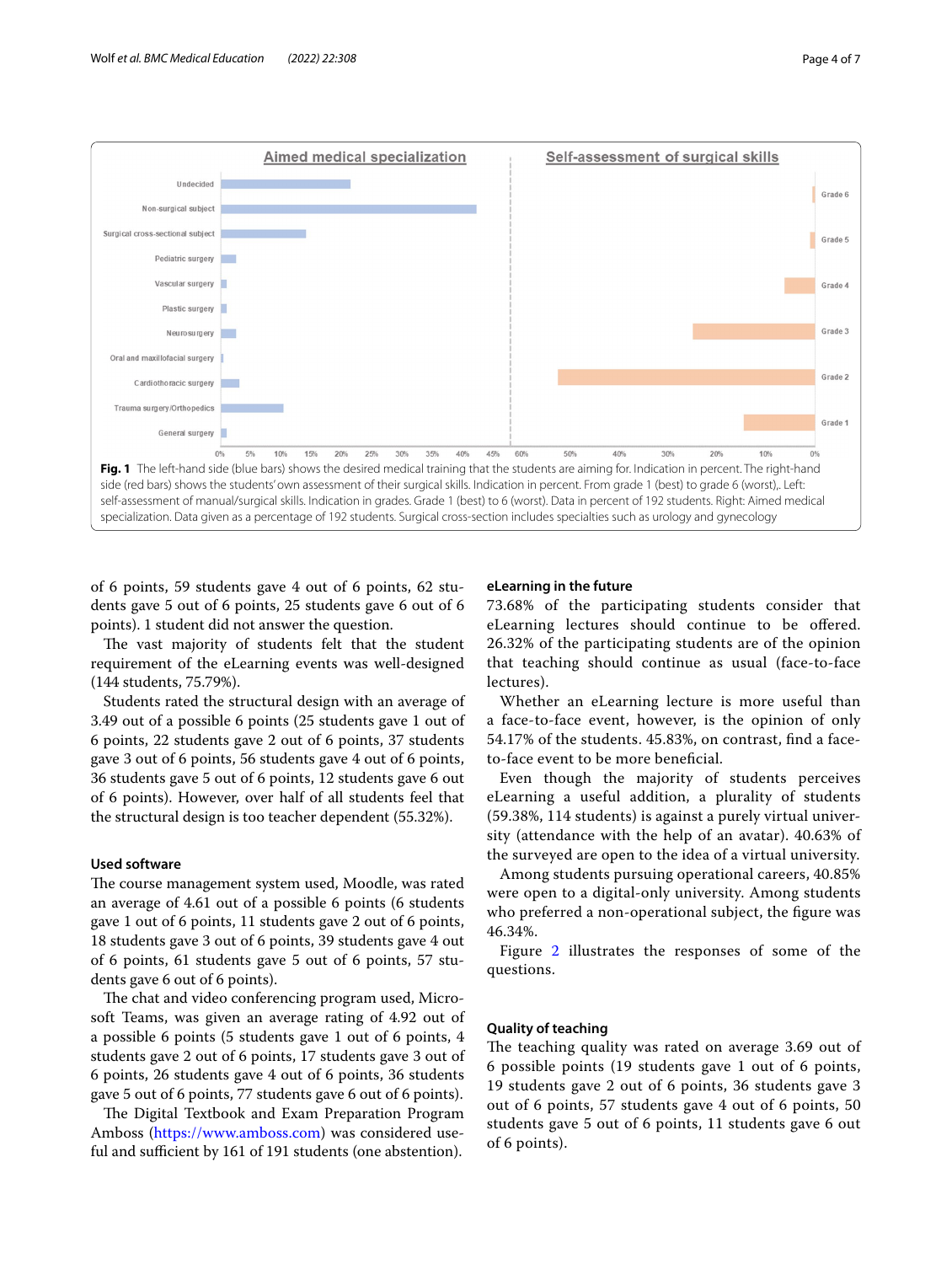



<span id="page-4-0"></span>The exact percentage is shown next to the bars

#### **Discussion**

The Covid-19 outbreak and resulting pandemic has brought much of social life to a shutdown. In particular, systemically important segments such as medical care require a steady supply of well-trained professionals, which cannot be sustained without a structured continuation of education.

Classroom lectures are crucial for continuing education in a subject with a strong practical orientation such as surgery. These could not be held in order to protect the health of the students and the society. In attempt to continue structured teaching, new ways had to be found to ensure this. In the context of the viral pandemic, digitized learning content and lectures for surgical training of medical students seem promising.

Nowadays, varieties of technical opportunities for eLearning are available. Webinars are efective tools in medical teaching  $[12-14]$  $[12-14]$  and have the advantage of continuing to provide problem-based learning in small groups. Bidirectional communication, which is essential for learning surgical knowledge and skills, can be maintained to a certain extent. The lectures, which primarily serve to provide theoretical knowledge, have been replaced by pre-recorded on demand lectures. Even if the original indirect interaction between lecturers and students is missing [[15\]](#page-6-6) the recorded lectures have some advantages. It is up to the students when and how often the lectures are processed. In addition, pausing the lectures allows students to adapt to their own learning speed  $[16]$  $[16]$ .

Alternatively, theoretical and practical knowledge could be transferred into a pure digital world using virtual reality (VR) to simulate a practical teaching environment [[17,](#page-6-8) [18](#page-6-9)]. Also of interest is the usage of Augmented reality (AR) which adds virtual aspects and information to the physical environment [\[19\]](#page-6-10). Even though the technical aspect of VR and AR has become much more afordable in recent years [[20\]](#page-6-11), an immediate implementation is difficult for a large number of students and risks excluding some students. To provide an as fast as possible implementable, cost-efficient and area-wide teaching concept we have switched surgical teaching to already partially established webinars and remote lectures.

To our surprise, the switch to eLearning was the frst contact with digital learning for a large number of students. Nevertheless, it led to a large acceptance of new media. Even beyond the COVID-19 pandemic, the majority of students would like to see a continuation of digital education offerings. These findings are consistent with other studies in the medical sector  $[21-23]$  $[21-23]$  $[21-23]$ . This could be explained by the improved fexibility and the elimination of otherwise necessary commuting distances [[24,](#page-6-14) [25\]](#page-6-15). However, almost half of the students consider face-to-face courses to be more benefcial. It should be noted that the acceptance and success of eLearning is still not solely dependent on the teaching method used [[26,](#page-6-16) [27\]](#page-6-17). Hence, the desire for face-to-face courses may continue to decline in the course of improved teaching skills and adaptation of the curriculum to digital education. Thus, 40% of students are now already open to the idea of a purely digital university. Wherein, regardless of further didactic development, hybrid teaching concepts consisting of face-to-face courses and digital teaching tools such as webinars, AR/VR and remote lectures can have a synergistic efect on teaching in general medical practice. Here, in addition to the digitally imparted theoretical knowledge, hardskills such as examination techniques, operation assistance, and basic surgical manual skills could be attained.

Even if the theoretical knowledge could be learned through the digital restructuring, the learning of practical skills is difficult to implement. This is especially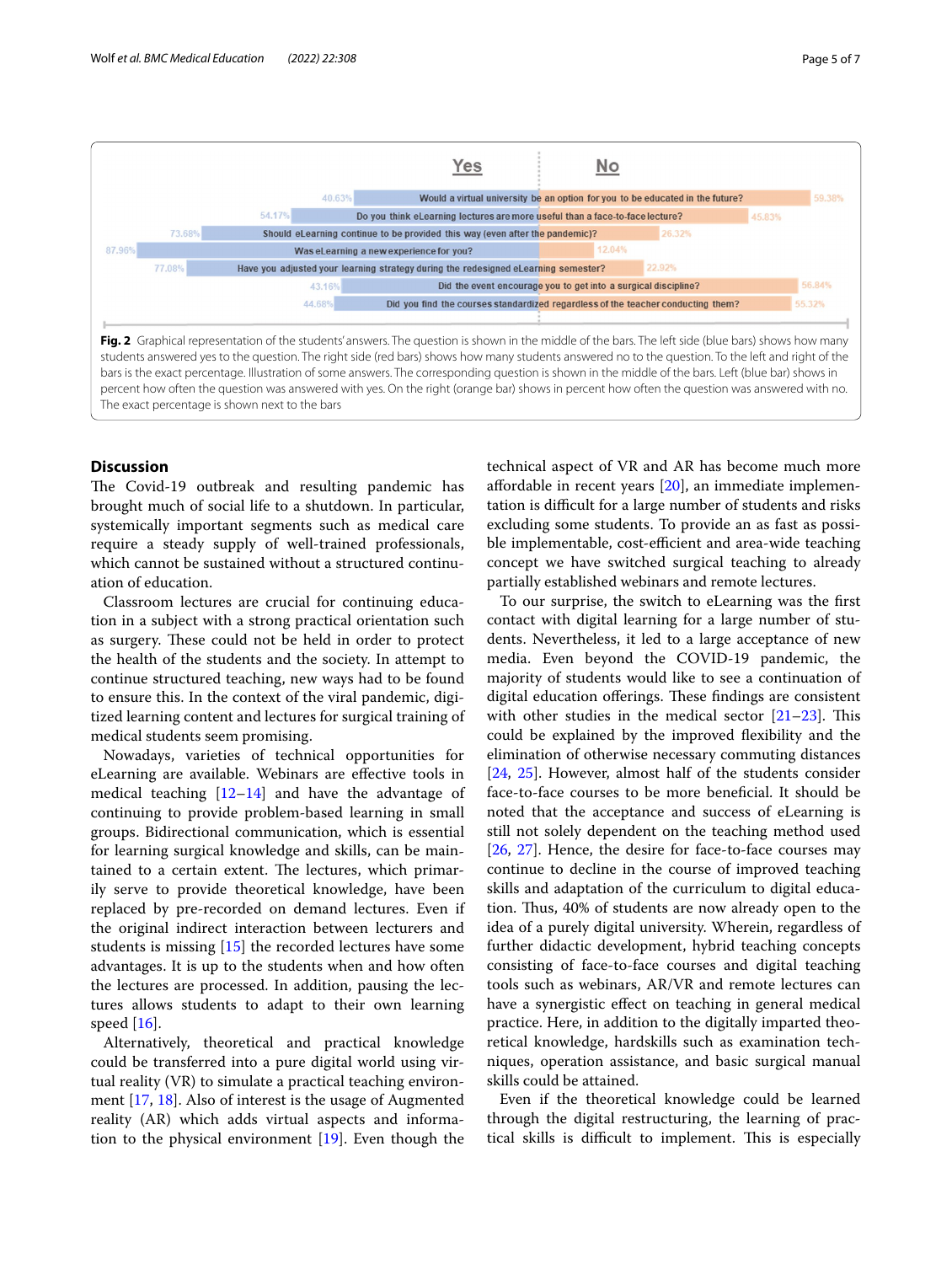unfortunate given the students' desire to improve their surgical skills. In the event that the prevailing condition of contact restrictions is sustained beyond a longer period of time, new formats for teaching the above-mentioned practical skills are urgently needed, irrespective of the approaches that have already been developed [[28,](#page-6-18) [29](#page-6-19)].

Overall, the requirements for eLearning were well designed, so that the necessary teaching content could also be conveyed via eLearning. Here, the clinical relevance was indicated by the studs with an above-average success. These results are in line with studies that had a similar concept in face-to-face courses [[30\]](#page-6-20). In addition, the structural design was rated as benefcial by the students. Previous studies have already shown that e-learning is on a level with face-to-face teaching in terms of quality. In these studies, digitization resulted in equal or even better grades in the fnal exams [\[31](#page-6-21), [32](#page-6-22)]. Such fxed endpoints were not examined in the present study. Whether the digital courses can also impart surgical knowledge in the long term remains to be clarifed by further studies.

The study is subject to certain limitations. A comparative study should be contrasted with a control group if possible. However, due to the pandemic, no students were able to attend conventional face-to-face classes at the time of the survey, and therefore no comparison was possible. In the future, a study is planned which will allow an appropriate comparison. The end-user experience often depends on the end-user platform used (tablet, computer smartphone) and can therefore lead to a distortion of the fndings.

## **Conclusion**

In this study, we examined the student experience of converting conventional surgical teaching to eLearning. For a large proportion of students, the conversion represented their frst contact with eLearning and was accepted predominantly positively. In order to continue surgical teaching digitally over a long period of time, new digital formats for teaching hard skills need to be developed and implemented.

#### **Abbreviations**

VR: Virtual reality; AR: Augmented reality.

### **Supplementary Information**

The online version contains supplementary material available at [https://doi.](https://doi.org/10.1186/s12909-022-03362-2) [org/10.1186/s12909-022-03362-2](https://doi.org/10.1186/s12909-022-03362-2).

**Additional fle 1: Attachment 1.** Overview of the survey. Under the boldly written questions the answers are given.

#### **Acknowledgements**

Not applicable.

## **Authors' contributions**

MW analyzed the data and wrote the manuscript. GF, AP, MO, FL and PS are the instructional leaders and have led the education. GF, AP, MO, FL, JS, TP and PS reviewed the content of the manuscript. TF analyzed the data and is considerably involved in the conception of the manuscript. All authors have read and approved the manuscript.

#### **Funding**

Open Access funding enabled and organized by Projekt DEAL. In the course of this study no funding was used.

#### **Availability of data and materials**

The datasets used and analysed during the current study are available from the corresponding author on reasonable request.

#### **Declarations**

#### **Ethics approval and consent to participate**

Ethics Committee of the Saarland Medical Association (ID number 221/21) approved our study and provide it in the Ethics approval and consent to participate. All methods in this study were performed in accordance with the Declaration of Helsinki. Prior to the study, all participating students provided informed consent to the study.

#### **Consent for publication**

Not applicable.

#### **Competing interests**

The authors declare that they have no competing interests.

#### **Author details**

<sup>1</sup> Department of Trauma, Hand and Reconstructive Surgery, Saarland University Medical Center, Kirrbergerstr. 100, 66421 Homburg, Germany. <sup>2</sup> Department of Orthopaedics and Orthopaedic Surgery, Saarland University Medical Center, Kirrbergerstr. 100, 66421 Homburg, Germany. <sup>3</sup> Department of Neurosurgery, Saarland University Medical Center, Kirrbergerstr. 100, 66421 Homburg, Germany. 4 Department of Thoracic and Cardiac Surgery, Saarland University Medical Center, Kirrbergerstr. 100, 66421 Homburg, Germany. <sup>5</sup>Department of General Surgery, Visceral, Vascular and Pediatric Surgery, Saarland University Medical Center, Kirrbergerstr. 100, 66421 Homburg, Germany.

#### Received: 4 October 2021 Accepted: 7 April 2022 Published online: 22 April 2022

#### **References**

- <span id="page-5-0"></span>1. Huang C, Wang Y, Li X, et al. Clinical features of patients infected with 2019 novel coronavirus in Wuhan, China. Lancet. Published online 2020. doi:[https://doi.org/10.1016/S0140-6736\(20\)30183-5](https://doi.org/10.1016/S0140-6736(20)30183-5)
- 2. Wang D, Hu B, Hu C, et al. Clinical Characteristics of 138 Hospitalized Patients with 2019 Novel Coronavirus-Infected Pneumonia in Wuhan, China. JAMA - J Am Med Assoc. Published online 2020. doi[:https://doi.](https://doi.org/10.1001/jama.2020.1585) [org/10.1001/jama.2020.1585](https://doi.org/10.1001/jama.2020.1585)
- 3. Chen N, Zhou M, Dong X, et al. Epidemiological and clinical characteristics of 99 cases of 2019 novel coronavirus pneumonia in Wuhan, China: a descriptive study. Lancet. Published online 2020. doi[:https://doi.org/10.](https://doi.org/10.1016/S0140-6736(20)30211-7) [1016/S0140-6736\(20\)30211-7](https://doi.org/10.1016/S0140-6736(20)30211-7)
- <span id="page-5-1"></span>4. Bai Y, Yao L, Wei T, et al. Presumed Asymptomatic Carrier Transmission of COVID-19. JAMA - J Am Med Assoc. Published online 2020. doi[:https://](https://doi.org/10.1001/jama.2020.2565) [doi.org/10.1001/jama.2020.2565](https://doi.org/10.1001/jama.2020.2565)
- <span id="page-5-2"></span>5. Wang C, Horby PW, Hayden FG, Gao GF. A novel coronavirus outbreak of global health concern. Lancet. Published online 2020. doi[:https://doi.org/](https://doi.org/10.1016/S0140-6736(20)30185-9) [10.1016/S0140-6736\(20\)30185-9](https://doi.org/10.1016/S0140-6736(20)30185-9)
- 6. Del Rio C, Malani PN. 2019 Novel Coronavirus Important Information for Clinicians. JAMA - J Am Med Assoc. Published online 2020. doi[:https://doi.](https://doi.org/10.1001/jama.2020.1490) [org/10.1001/jama.2020.1490](https://doi.org/10.1001/jama.2020.1490)